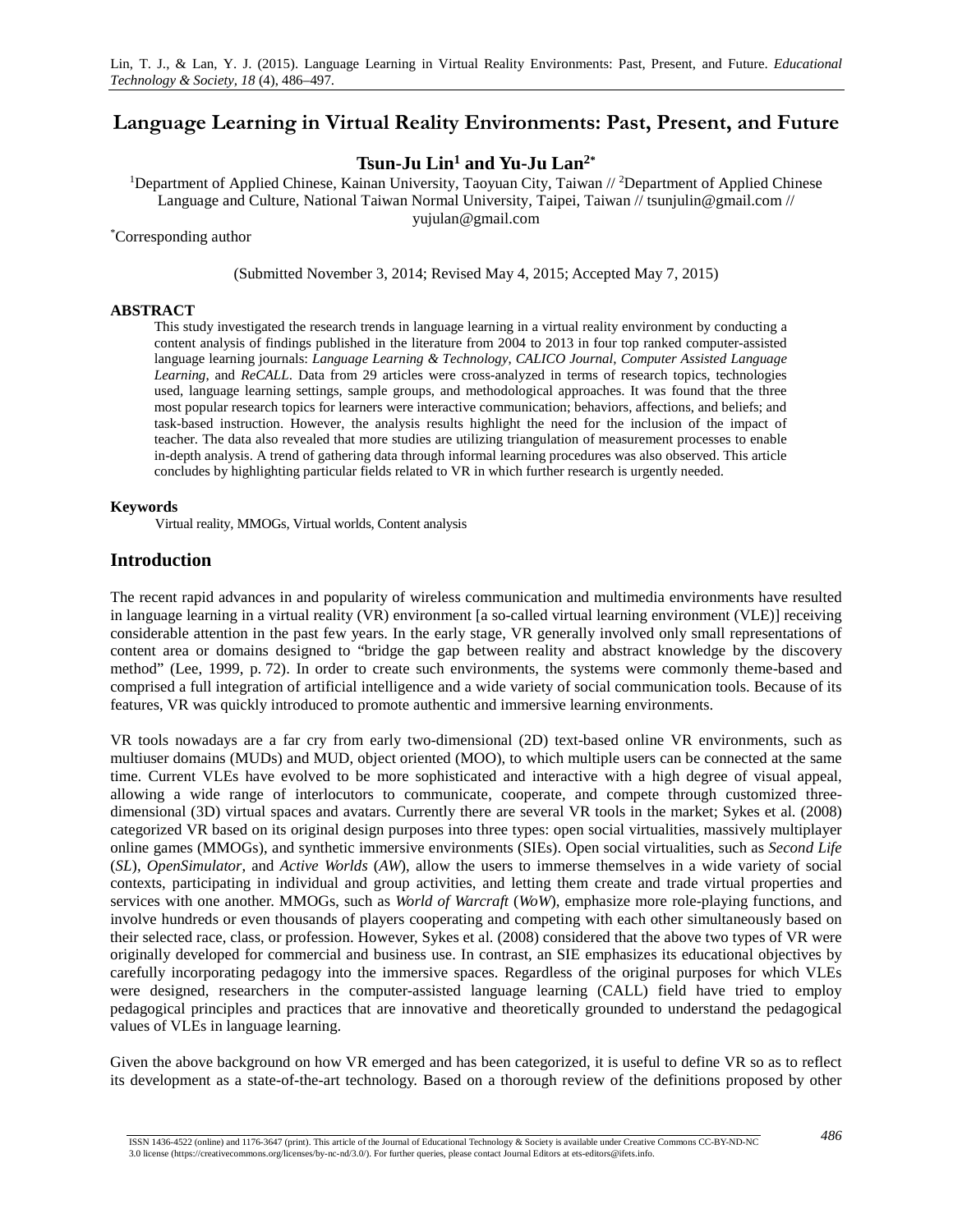researchers, Smart et al. (2007) offered the following core definition of VR: a system that aims to bring simulated real-life experiences, providing topography, movement, and physics that offer the illusion of being there.

#### **Review of VR and simulation research**

Several journal articles conducting meta-analysis have attempted to identify the characteristics and challenges of VR in technology-enhanced learning research. Lee (1999) analyzed 19 studies to determine the effectiveness of computer-simulated environments by investigating the relationship between 2 forms (i.e., pure and hybrid) and 2 modes of instructions (i.e., presentation and practice). That study revealed that within either the presentation or practice mode, hybrid simulation (which has expository instructional features) is much more effective than pure simulation (which does not integrate any specific directions and explanations). Schwienhorst (2002) examined the state of VR in second-language (L2) acquisition with the aim of identifying the common problems encountered and the role of VR in CALL research. Researchers in the 1990s seemed to agree that VR can promote constructivist activities and learner engagement (i.e., student involvement, self-monitoring, and self-evaluation). Additionally, VR can lead to "intrinsic motivation, more intercultural awareness, and a reduction of the affective filter" (Schwienhorst, 2002, p. 230). However, Schwienhorst (2002) claimed that VR research during that period was inadequate to allow any conclusive claims to be made.

Subsequent studies seemed to switch the focus to the effects of instruction involving computer simulations versus traditional instruction methods. Vogel et al. (2006) reviewed 32 studies and found that across all variables (e.g., age and gender) and situations (e.g., types of activities and the degree of image realism in the computer programs), the use of interactive simulations and games provided superior cognitive outcomes and more positive attitudes toward learning than did traditional teaching methods. Similar to previous studies, they also found that interactive simulations promoted self-directed learning and provided fail-safe learning environments. The authors also demonstrated that interactive simulations and games increase learners' knowledge more than traditional teaching methods across all ages. Liao and Chen (2007) examined 29 studies performed in Taiwan and also found that instruction involving computer simulations had more positive effects on learning by students than did traditional instruction methods. Their study further suggested that 3D virtual presentation may be more effective than 2D for students' learning due to the former providing more accurately simulated and authentic learning environments.

It should be noted that among the four above-mentioned studies, only Schwienhorst (2002) emphasized the use of virtual worlds for language learning. Moreover, although Schwienhorst (2002) claimed to have conducted a metaanalysis, the article was actually more of a historical overview of relevant research and aimed to shed light on the use of VR in L2 acquisition. This is understandable given that in 2002 there were too few language studies involving VR to allow a meta-analysis to be conducted (aimed at establishing statistical significance with studies on a particular topic that have produced conflicting results); moreover, the number of examined studies was not mentioned in his article.

The subsequent decade saw a focus on the research trends in technology-based learning. Hsu et al. (2012) conducted a content analysis on five SSCI journals published from 2000 to 2009, with the results revealing that the proportion of articles on VLEs, digital games, and learning enhanced through the use of "intelligent" toys increased significantly between 2000–2004 and 2005–2009, from 0.81% to 3.82%. However, VR is still reported to be one of the least published research topics in the technology-based learning field. Similar to Hsu et al. (2012), Wang and Vásquez (2012) also reported VR as being less frequently explored technologies compared to other Web 2.0 tools in L2 acquisition.

The above-described results indicate that studies that analyze the appropriateness, application, and practices of VR, and its influence on language education are urgently needed. This situation prompted the present study to systematically review and synthesize the literature on language learning in VR from 2004 to 2013 in order to determine whether this research field has produced any conclusive data during the past 10 years. Reviewing the trends in VR may help to identify research interests and gaps, and further provide reference data for future research directions. To identify the overall research trends, this study categorized previous studies into five categories: research topics, technologies used, language learning settings, sample groups, and methodological approaches. The following four research questions (RQs) were specifically addressed by this study:

RQ1. What percentage of the articles published in the selected journals were related to VR?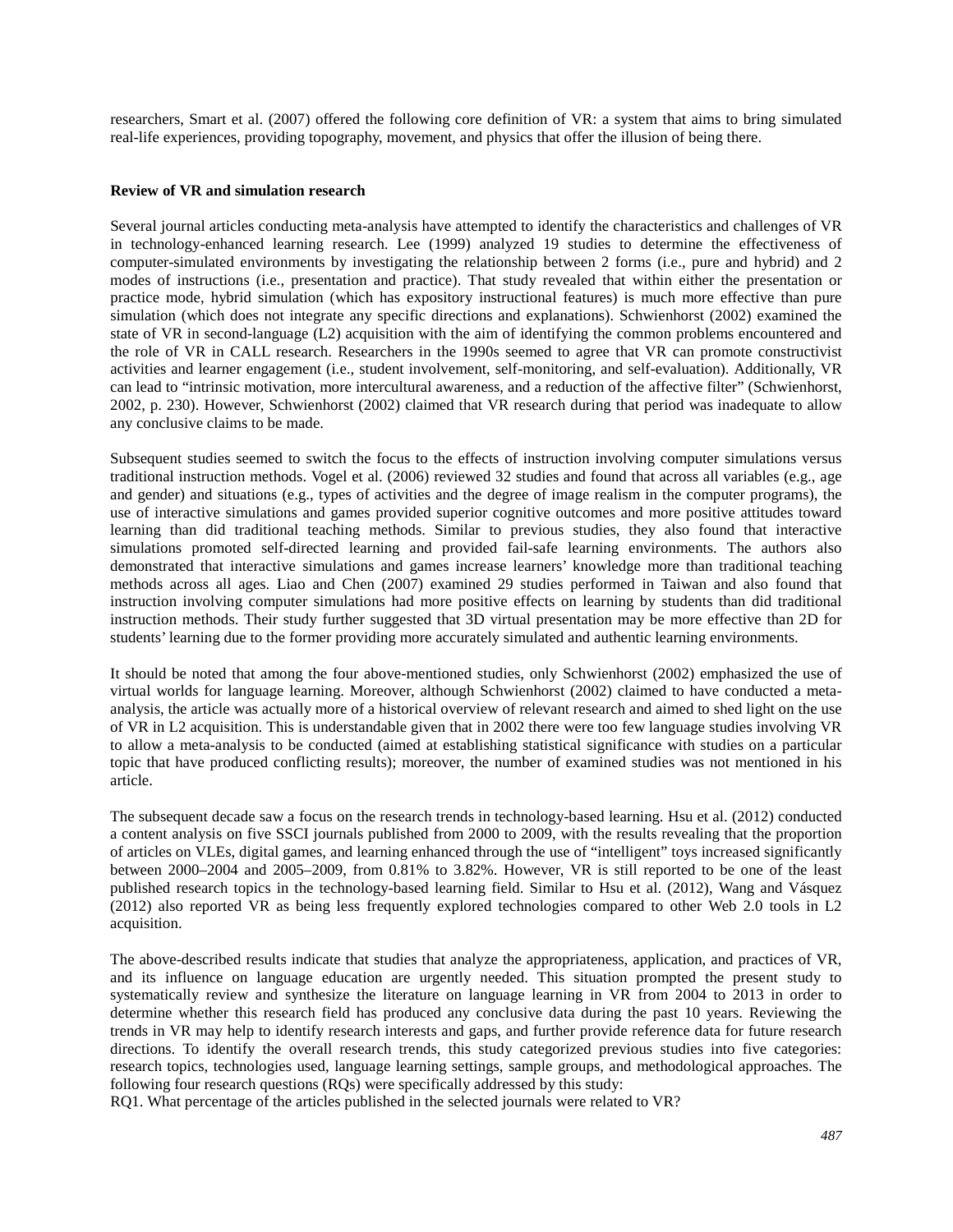RQ2. What topics related to language learning in VR were investigated in these journals from 2004 to 2013?

RQ3. What technologies have been used in VR studies?

RQ4. What methodologies were applied in VR studies from 2004 to 2013? How did the methodologies change from 2004 to 2013?

# **Method**

The studies to be included in the content analysis were identified by performing computer searches of journal databases. Since it would have been difficult to include all relevant journals in the analysis, the following four top CALL-specific and education technology-related journals were selected: *Language Learning & Technology* (*LLT*), *CALICO Journal*, *CALL*, and *ReCALL*. Smith and Lafford (2009) evaluated these as the four highest quality Englishlanguage journals in the field of CALL. The examined journals were evaluated by 35 tenured CALL experts using a list of criteria, including the quality of the articles, significance of contribution to the field, review process, and originality. It was expected that a thorough analysis of high-quality articles in these 4 journals by the 35 experts would identify the most influential works in the CALL field.

In total, 811 articles appeared in the 4 journals from 2004 to 2013; this excluded columns, commentaries, book/media reviews, review studies, editorial materials, and letters. A content analysis was applied to these articles using the following keywords: simulation, VR, VLEs, social virtual worlds, MOOs, MUDs, and MMOGs. In a few cases where the keywords were insufficient, the researchers analyzed abstracts and full articles. This process yielded 29 empirical studies for inclusion in the analysis in this study. Based on the methodology of content analysis, descriptive statistics was utilized to classify the previously mentioned five categories, namely research topics, technologies used, language learning settings, research sample groups, and methodological approaches.

# **Research topics**

Based on the methodology of inductive content analysis, the research topics related to L2 acquisition in CALL were first classified into four categories: learner differences, learning task, impact of the teacher, and environment. For each category, subcategories were classified. During the data analysis process, these categories and subcategories were refined continuingly. The validity of these categories and subcategories was confirmed after all the articles were reviewed, as follows:

- *Learner differences*: Articles related to this research topic explore learner's linguistic and sociolinguistic competencies. Some articles also discussed the concept of metalinguistic awareness in terms of how a learner integrates form, meaning, and function to keep oneself using the normal target language. This category was further divided into four subcategories: interactive communication, motivation, cultural awareness and intelligence, and language proficiency.
- *Learning task:* This category includes articles that discuss or examine different types of instructional strategies and approaches used in VR. This category was further divided into three categories: task-based instruction (TBI), collaborative learning, and problem-solving.
- *Impact of the teacher:* This category includes studies that outline teachers' teaching experiences and perceptions in MUVEs. The two subcategories comprise task design, and perception and awareness.
- *Environment:* Articles that emphasize investigating the affordance of a VR environment were classified into this category.

## **Technologies used, language learning settings, research sample groups, and methodological approaches**

First of all, the three types of VR proposed by Sykes et al. (2008) were extended to the following subcategories of research technologies used in this review: open social virtualities, MMOGs, SIEs, "others," and "not specified."

Second, after conducting several rounds of discussions, the following six subcategories were identified for the language learning settings: first language (L1) learning, L2 learning, foreign language (FL) learning, language exchange, "others," and "not specified." Third, discussions among researchers reached the following consensus for the eight categories for the research sample groups: elementary school, junior/senior high school, higher education, teachers, adults, special needs, "others," and "not specified." It should be noted that the "adults" sample group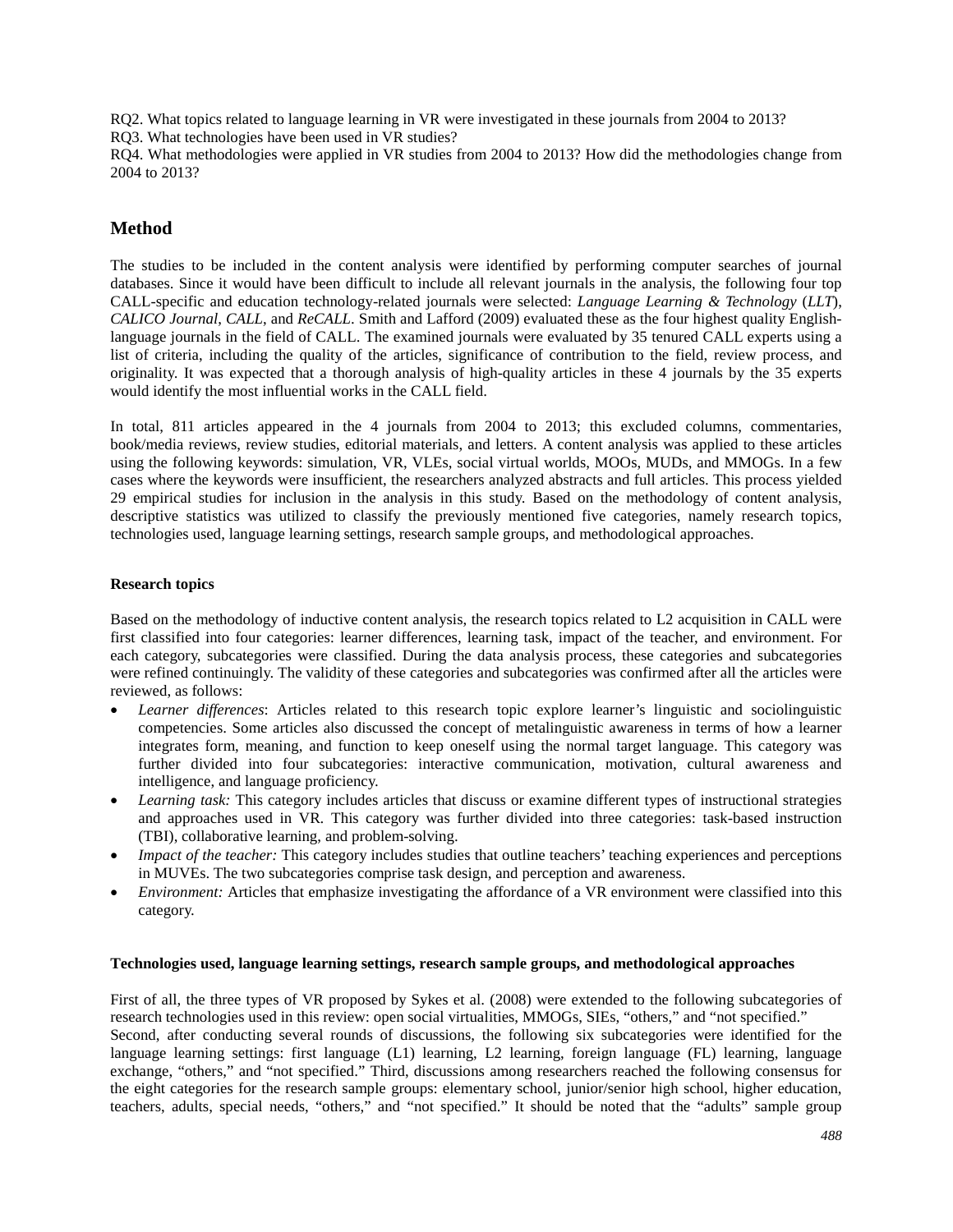included all adult participants without specifying whether they were teachers or participants in higher education. Finally, the same researchers discussed the usage of the subcategories for the methodological approaches, which produced the following finalized subcategories: quantitative, qualitative, and a combination of quantitative and qualitative approach (quan.+qual.). The data collection for each article is described later.

## **Data coding and analysis**

This study used the articles relevant to VR published in the four selected journals from 2004 to 2013 to investigate the research trends. Content analysis was utilized to classify the aforementioned categories.

A one-level coding process was used to categorize technologies used, language learning settings, sample groups, and research designs. Articles with only one major subcategory were coded to the designed subcategory, while those with more than one major subcategory or with subcategories other than the aforementioned ones were accounted as "others."

As mentioned above, many of the analyzed articles addressed more than one research topic. Thus, the research topic was coded into two levels, with the primary and matched subcategories coded as the first and second research topics, respectively. Any matching subcategories after the second research topic were excluded, and the field of the second research topic was coded "none" for articles with only one research topic.

The coding process was undertaken manually by the researchers. To obtain more reliable outcomes from coding, three researchers (two professors and one research assistant) in educational technology helped to code these studies based on the aforementioned categories. These researchers each had from 5 to 12 years of language teaching experience, knew more than one language, and had taught online courses in more than two different countries previously. All the articles followed the same coding process. The results were compared using Pearson correlation coefficient measures of reliability, which yielded *r* = 0.84. Any discrepancies were resolved by discussion. After the initial coding process, a descriptive analysis was conducted to report the data.

# **Results**

## **Percentage of articles related to VR**

The analysis by year and journal (see Table 1) revealed that only 3.6% of the articles published in the four journals from 2004 to 2013 were related to the field of VR: 0.8% in *LLT*, 1.9% in *CALICO Journal*, 4.7% in *CALL*, and 6.3% in *ReCALL*. The year with the highest percentage of related articles was 2012 (10.3%), while no related articles were published in 2004 and 2007. Figure 1 illustrates the increasing trend of articles related to VR in the four journals from 2004 to 2013.

*Table 1*. Percentage of VR studies in each journal during the analyzed period

|            | 2004 | 2005                                                     | 2006                       | 2007 | 2008 | 2009             | 2010    | 2011              | 2012                                                                                                         | 2013    | Total                                                                                                                                       |
|------------|------|----------------------------------------------------------|----------------------------|------|------|------------------|---------|-------------------|--------------------------------------------------------------------------------------------------------------|---------|---------------------------------------------------------------------------------------------------------------------------------------------|
| <i>LLT</i> |      | 0/13(0) 0/14(0)                                          | $0/12(0)$ $0/13(0)0/12(0)$ |      |      | 0/12(0)          | 0/10(0) | 1/12(8.3) 0/11(0) |                                                                                                              | 0/19(0) | 1/128(0.8)                                                                                                                                  |
| CALICO     |      | $0/21$ (0) $2/24$ (0) $1/24$ (4.1) $0/22$ (0) $0/29$ (0) |                            |      |      | 2/34(0.6)0/31(0) |         | 0/31(0)           | 0/26(0)                                                                                                      | 0/20(0) | 5/262(1.9)                                                                                                                                  |
| CALL       |      |                                                          |                            |      |      |                  |         |                   | $0/21$ (0) $1/22$ (4.5) $1/19$ (5.2) $0/25$ (0) $1/27$ (3.7) $2/23$ (8.7) $0/24$ (0) $2/25$ (8) $2/23$ (8.7) |         | $2/24$ (8.3) $11/233$ (4.7)                                                                                                                 |
| ReCALL     |      |                                                          |                            |      |      |                  |         |                   |                                                                                                              |         | $0/34$ (0) $0/16$ (0) $0/12$ (0) $0/18$ (0) $0/20$ (0) $1/18$ (5.6) $1/20$ (5) $0/13$ (0) $6/17$ (35.2) $4/20$ (20) $12/188$ (6.3)          |
| Total      |      |                                                          |                            |      |      |                  |         |                   |                                                                                                              |         | $0/89$ (0) $3/76$ (3.9) $2/67$ (3) $0/78$ (0) $1/88$ (1.1) $5/87$ (5.7) $1/85$ (1.2) $3/81$ (3.7) $8/77$ (10.3) $6/83$ (7.2) $29/811$ (3.6) |



*Figure 1*. Publication trends from 2004 to 2013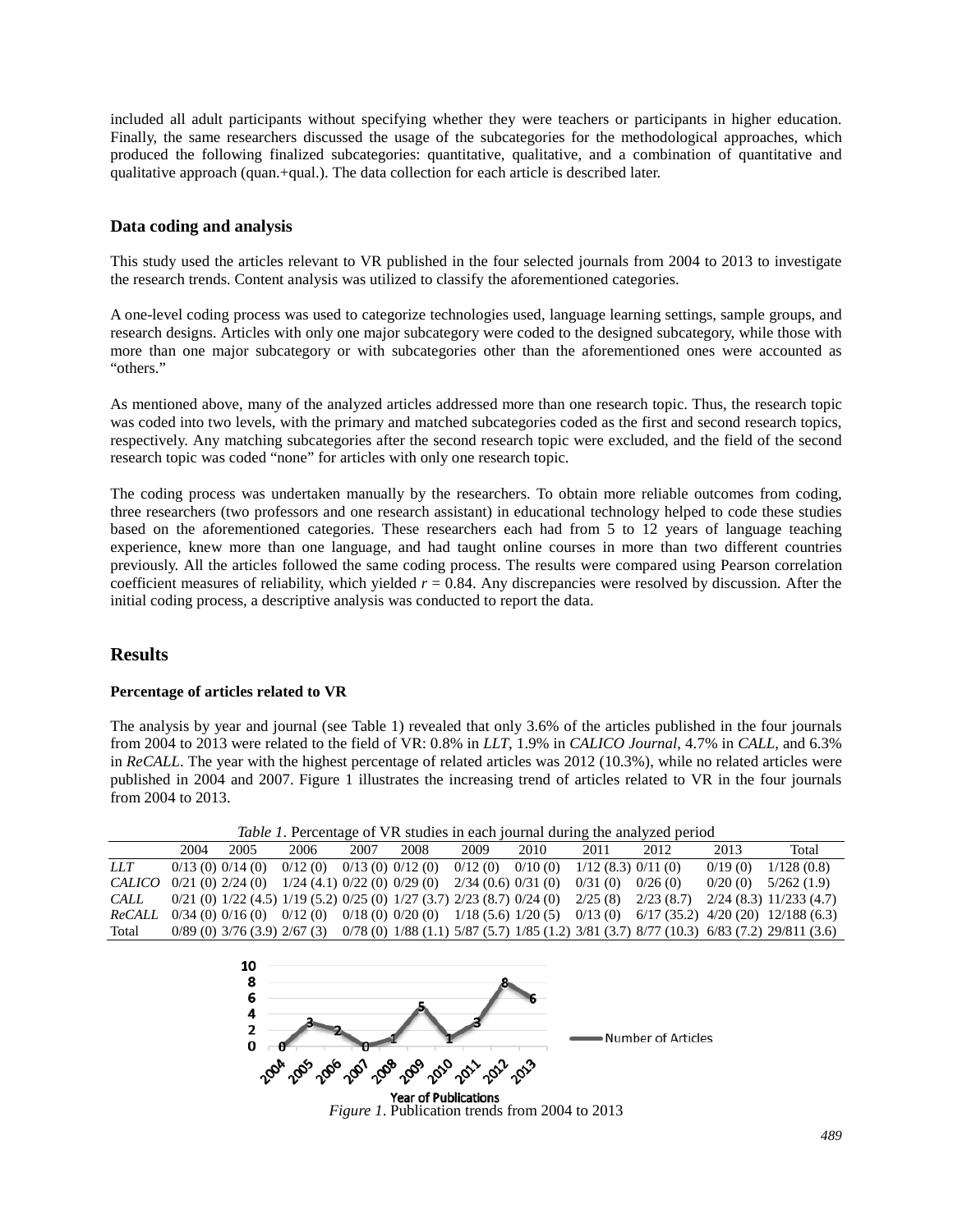#### **Research topic analysis**

As presented in Table 2, the most common research topic was learner differences  $(n = 27)$ , followed by learning task  $(n = 9)$ . On the other hand, the most common research topic subcategory was interactive communication  $(n = 12)$ , followed by learner behaviors, affections, and beliefs  $(n = 9)$  and TBI  $(n = 6)$ . The least common research topic subcategory was collaborative learning  $(n = 1)$ .

| Table 2. Thematic foci   |                                         |           |  |  |  |
|--------------------------|-----------------------------------------|-----------|--|--|--|
| Category                 | Subcategory                             | Frequency |  |  |  |
| A. Learner differences   | A1. Interactive communication           | 12        |  |  |  |
|                          | A2. Behaviors, affections, and beliefs  |           |  |  |  |
|                          | A3. Cultural awareness and intelligence |           |  |  |  |
|                          | A4. Language proficiency                |           |  |  |  |
| B. Learning task         | B <sub>1</sub> . T <sub>BI</sub>        | 6         |  |  |  |
|                          | B2. Collaborative learning              |           |  |  |  |
|                          | B3. Problem-based learning              |           |  |  |  |
| C. Impact of the teacher | C1. Task design                         |           |  |  |  |
|                          | C2. Perception and awareness            |           |  |  |  |
| D. Environment           | D1. Affordance                          |           |  |  |  |

*Note.* In order to provide in-depth discussions, studies covered two or more categories were identified, and so the total frequency counts did not match the number of the reviewed articles.

#### **An analysis of technologies used**

The content analysis revealed that the technology used most often was open social virtualities (65.6%), while the least common were SIE (3.4%) and those in the "not specified" category (3.4%) (see Table 3). Research technologies used in open social virtualities from 2004 to 2008 employed various platforms, such as 2D text-based MOO ( $n = 2$ ) and *AW* (*n* = 2). From 2009 to 2013, *SL* (*n* = 12) became the most utilized platform. *AW*, *Blue Mars Lite*, and *Wonderland* were each used once only. The results also showed that researchers demonstrated more interest in the MMOG type of VR platforms, such as *WoW* (*n* = 3) and *Civilization* (*n* = 1). While only one platform, *Quest Atlantis*, was classified as an SIE, four platforms were identified as "others." These platforms in the "others" category can be divided into 3D computer graphic/game development programs (e.g., *Unity* and *Autodesk 3Ds MAX*) and life simulation video games without a specified multiuser function (e.g., *The Sims* and *Sim Theme Park*).

| <i>Table 5.</i> I creditage of articles related to specific MOVE technologies |          |      |      |      |      |      |      |      |      |      |          |
|-------------------------------------------------------------------------------|----------|------|------|------|------|------|------|------|------|------|----------|
|                                                                               | 2004     | 2005 | 2006 | 2007 | 2008 | 2009 | 2010 | 2011 | 2012 | 2013 | $N(\%)$  |
| Open social virtualities                                                      | $\theta$ |      |      |      |      |      |      |      |      |      | 19(65.6) |
| <b>MMOGs</b>                                                                  |          |      |      |      |      |      |      |      |      |      | 4(13.8)  |
| <b>SIEs</b>                                                                   |          |      |      |      |      |      |      |      |      |      | 1(3.4)   |
| Others                                                                        |          |      |      |      |      |      |      |      |      | O    | 4(13.8)  |
| Not specified                                                                 |          |      |      |      |      |      |      |      |      |      | 1 (3.4)  |

*Table 3.* Percentage of articles related to specific MUVE technologies

### **The trends of VR in research methodology**

RQ4 was answered by analyzing the language learning settings, sample groups, and methodological approaches (see Table 4). It is believed that dividing the analysis of applied methodologies into two five-year-periods (i.e., 2004– 2008 and 2009–2013) will provide a better reference to help researchers make plans in the future. Therefore, the changes between 2004–2008 and 2009–2013 are particularly illustrated in this section. From 2004 to 2008, the language learning settings for language exchange  $(n = 2)$  and FL  $(n = 2)$  were utilized most, followed by L2  $(n = 1)$ , "others"  $(n = 1)$ , and L1  $(n = 0)$ . From 2009 to 2013, the most common language learning setting was FL  $(n = 16)$ , followed by "others"  $(n = 6)$  and L2  $(n = 1)$ . The number of articles on L1 learning remained 0 in second period, and on language exchange dropped to 0. Furthermore, the percentage of articles on FL increased from 33% to 70% between the two periods, and the language learning formats in the "others" category also increased from 17% to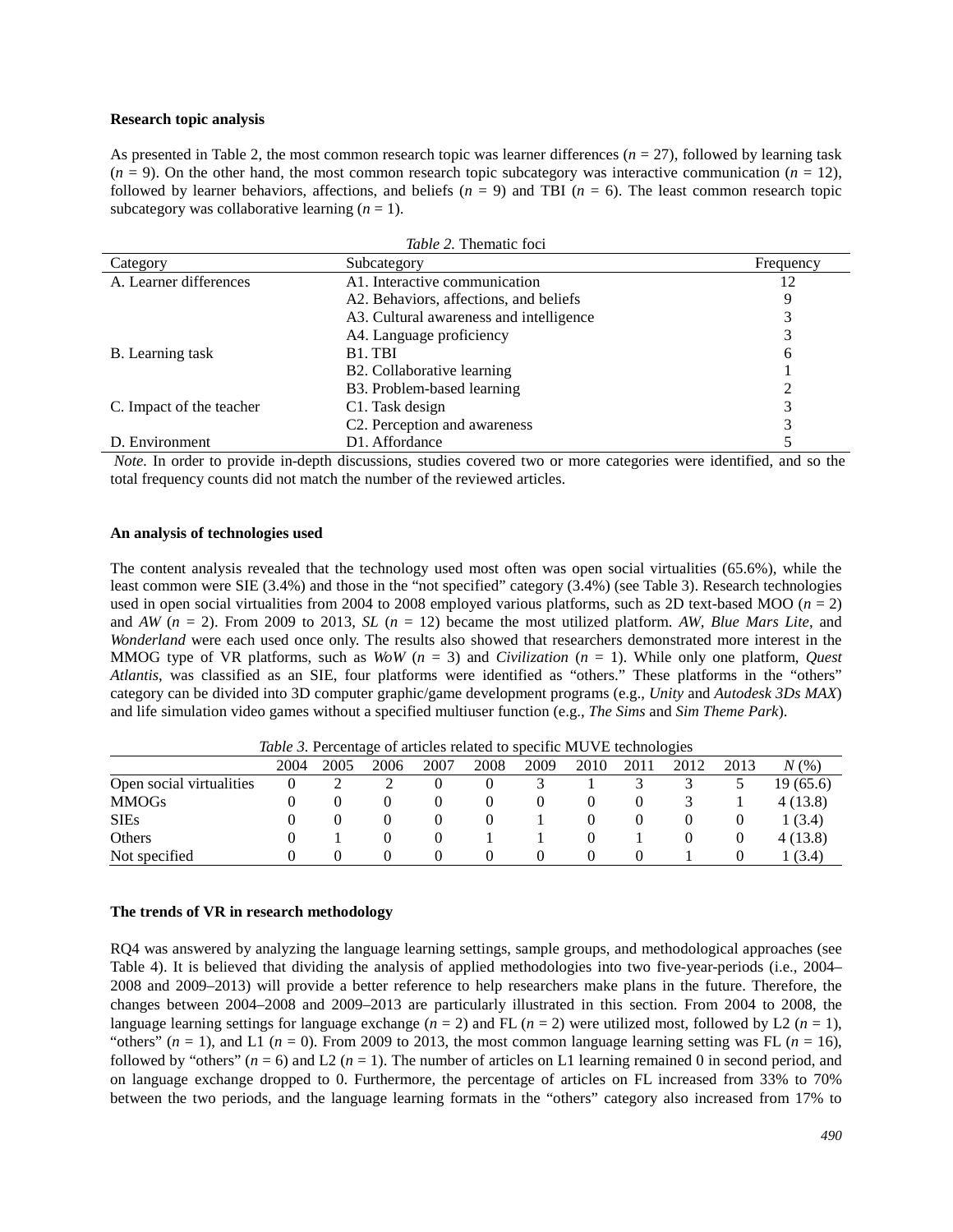26%. It is noted that the language learning formats in the "others" category were the target language for special purposes (e.g., business, architecture, and cultural awareness) or a combination of FL, L2, and L1.

|      |                    | <i>Table 4.</i> Analysis of the selected articles related to the study of VR |                |                                                               |  |  |
|------|--------------------|------------------------------------------------------------------------------|----------------|---------------------------------------------------------------|--|--|
| Year | Author(s)          | Language learning                                                            | Methodological | Data collection                                               |  |  |
|      |                    | settings/participants                                                        | approach       |                                                               |  |  |
| 2005 | Hansson            | FL. 10 7th-grade pupils                                                      | Qualitative    | Text chats                                                    |  |  |
|      | O'Rourke           | Language exchange. 34 German                                                 | Quan.+qual.    | Text chats                                                    |  |  |
|      |                    | and 24 Irish college students                                                |                |                                                               |  |  |
|      | Rilling et al.     | Others. 4 preservice language                                                | Qualitative    | Learner feedback, teachers'                                   |  |  |
|      |                    | teachers                                                                     |                | self-reflection                                               |  |  |
| 2006 | Peterson           | FL. 24 college English learners in                                           | Qualitative    | Text and audio transcripts,                                   |  |  |
|      | Schwienhorst &     | Japan<br>Language exchange. 34 German                                        | Quantitative   | observation, questionnaires<br>Text chats, course statistical |  |  |
|      | Borgia             | and 26 Irish college students in                                             |                | data                                                          |  |  |
|      |                    | 2000-2001. 18 German and 12                                                  |                |                                                               |  |  |
|      |                    | Irish college students in 2002-                                              |                |                                                               |  |  |
|      |                    | 2003                                                                         |                |                                                               |  |  |
| 2008 | Ranalli            | L2. 9 intermediate-level English                                             | Quan.+qual.    | Testing, questionnaire                                        |  |  |
|      |                    | learners at a university                                                     |                |                                                               |  |  |
| 2009 | Deutschmann et al. | FL. A comparison of 2 oral                                                   | Quan.+qual.    | Audio recordings,                                             |  |  |
|      |                    | proficiency courses aimed at                                                 |                | questionnaires, group                                         |  |  |
|      |                    | doctoral students                                                            |                | evaluations, personal                                         |  |  |
|      |                    |                                                                              |                | interviews                                                    |  |  |
|      | Ho et al.          | L2. 45 12th-grade students                                                   | Qualitative    | Screen recordings,                                            |  |  |
|      |                    |                                                                              |                | questionnaires, interviews                                    |  |  |
|      | O'Brien et al.     | FL. 1st semester: 42 German                                                  | Quantitative   | Questionnaires                                                |  |  |
|      |                    | high-school students<br>FL. 3rd semester: 33 German                          |                |                                                               |  |  |
|      |                    | high-school students                                                         |                |                                                               |  |  |
|      | Peterson           | FL. 14 college English learners in                                           | Qualitative    | Questionnaire, text chats,                                    |  |  |
|      |                    | Japan                                                                        |                | observations                                                  |  |  |
|      | Zheng et al.       | FL. 61 middle-school students in                                             | Quantitative   | Testing, survey                                               |  |  |
|      |                    | China                                                                        |                |                                                               |  |  |
| 2010 | Peterson           | FL. 7 college English learners in                                            | Qualitative    | Questionnaire, text chats                                     |  |  |
|      |                    | Japan                                                                        |                |                                                               |  |  |
| 2011 | Collentine         | FL. 58 college Spanish learners                                              | Quan.+qual.    | Text chats, user-tracking data                                |  |  |
|      |                    |                                                                              |                | (learner's movements,                                         |  |  |
|      |                    |                                                                              |                | actions, and choices)                                         |  |  |
|      | Jauregi et al.     | FL. 2 Spanish learners & 2<br>preservice teachers in                         | Qualitative    | Verbal transcripts and<br>interaction data,                   |  |  |
|      |                    | universities                                                                 |                | questionnaires, interviews                                    |  |  |
|      | Wehner et al.      | FL. 40 Spanish learners at 1                                                 | Quantitative   | Survey                                                        |  |  |
|      |                    | university (SL, $n = 20$ ; non-SL,                                           |                |                                                               |  |  |
|      |                    | $n = 20$                                                                     |                |                                                               |  |  |
| 2012 | Cornillie et al.   | FL. 83 first-year university                                                 | Quan.+qual.    | Questionnaires, interviews,                                   |  |  |
|      |                    | students and learners in high                                                |                | game logs                                                     |  |  |
|      |                    | school                                                                       |                |                                                               |  |  |
|      | Liang              | FL. 11 college English learners                                              | Quan.+qual.    | Students' verbal and chat                                     |  |  |
|      |                    |                                                                              |                | transcripts                                                   |  |  |
|      | Liou               | FL. 25 potential English teachers                                            | Qualitative    | Questionnaires, interviews                                    |  |  |
|      | Peterson(a)        | FL. 8 college English learners in                                            | Qualitative    | Text chats, observation,                                      |  |  |
|      |                    | Japan                                                                        |                | interviews, questionnaire                                     |  |  |
|      | Peterson(b)        | FL. 4 college English learners in<br>Japan                                   | Qualitative    | Text chats, observation,<br>questionnaires, interviews        |  |  |
|      | Rama et al.        | FL. 6 college English learners                                               | Qualitative    | Observation, interviews, chat                                 |  |  |
|      |                    |                                                                              |                |                                                               |  |  |

*Table 4.* Analysis of the selected articles related to the study of VR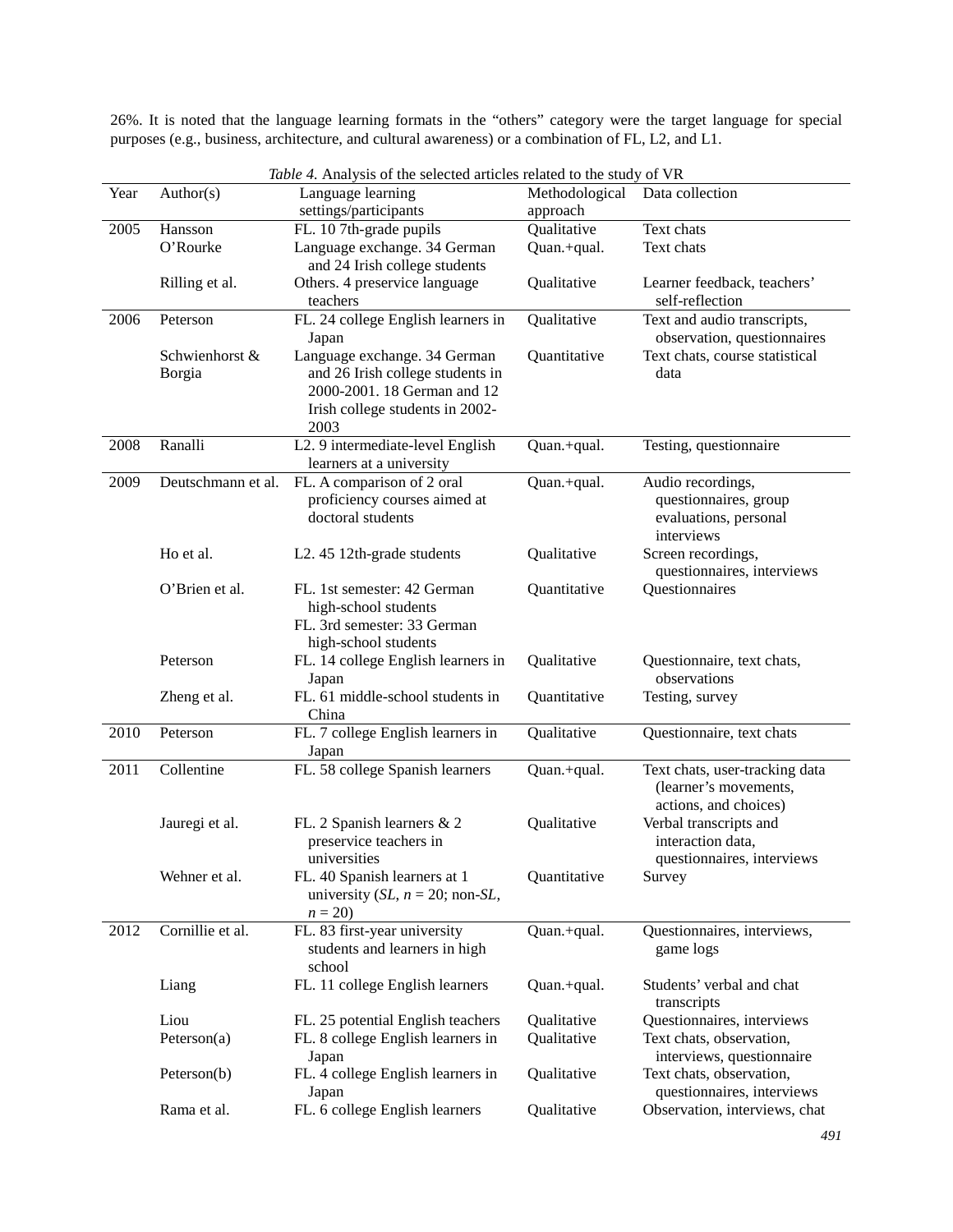|      |                |                                                                                                                        |                    | transcripts, journal entries                                                                                                                |  |  |  |
|------|----------------|------------------------------------------------------------------------------------------------------------------------|--------------------|---------------------------------------------------------------------------------------------------------------------------------------------|--|--|--|
|      | Thorne et al.  | Others. 32 Dutch & 32 American                                                                                         | Qualitative        | In-/out-of-game texts,                                                                                                                      |  |  |  |
|      |                | WoW gamers                                                                                                             |                    | interviews, questionnaire                                                                                                                   |  |  |  |
|      | Zheng et al.   | Others. Three college-age English                                                                                      | Qualitative        | Verbal transcripts and                                                                                                                      |  |  |  |
|      |                | learners                                                                                                               |                    | interaction data, observation                                                                                                               |  |  |  |
| 2013 | Canto et al.   | FL. 36 Spanish learners at the<br>University of Utrecht and 14<br>preservice teachers at the<br>University of Valencia | Quantitative       | Observation, verbal testing,<br>questionnaires                                                                                              |  |  |  |
|      | Dooly & Sadler | Others. Student-teachers studying<br>to become language teachers in<br>Spain and the USA                               | Qualitative        | Classroom and screen<br>recordings, verbal and text<br>transcripts, forum posts,<br>email exchanges, self-<br>evaluation, field notes, etc. |  |  |  |
|      | Ryu            | Others. 6 adults whose L1 is not<br>English                                                                            | <b>Oualitative</b> | Interaction data, observation,<br>interviews                                                                                                |  |  |  |
|      | Shih           | FL. 4 college English learners in<br>Taiwan                                                                            | Quan.+qual.        | Cultural knowledge tests,<br>interviews, observation, blog<br>entries                                                                       |  |  |  |
|      | Wigham &       | Others. 17 architecture college                                                                                        | Qualitative        | Screen recordings, observation,                                                                                                             |  |  |  |
|      | Chanier(a)     | students                                                                                                               |                    | verbal chats, questionnaires                                                                                                                |  |  |  |
|      | Wigham &       | Others. 17 architecture college                                                                                        | Quantitative       | Screen recordings, text and                                                                                                                 |  |  |  |
|      | Chanier(b)     | students                                                                                                               |                    | audio transcripts                                                                                                                           |  |  |  |

Table 4 indicates that from 2004 to 2008 the most common research sample groups were in higher education  $(n = 4)$ , followed by teachers  $(n = 1)$  and elementary school  $(n = 1)$ . There were no research groups in the junior/senior high school, adults, special needs, and "others" categories during the initial period. From 2009 to 2013, research samples in higher education were still used for most of the VR research papers  $(n = 13)$ , followed by "others"  $(n = 4)$ , junior/senior high school ( $n = 3$ ), teachers ( $n = 2$ ), and adults ( $n = 1$ ), with none for elementary school ( $n = 0$ ) and special needs  $(n = 0)$ . Furthermore, declining trends were evident between the two periods in the elementary school (from 17% to 0%), higher education (from 66% to 57%), and teachers (from 17% to 9%) research subcategories, while researchers demonstrated increased interest in "others" (from 0% to 17%), junior/senior high school (from 0% to 13%), and adults (from 0% to 4%).

The results indicated that from 2004 to 2008, the quantitative methodological approach was found in most of the VR publications  $(n = 3)$ , followed by the quan.+qual.  $(n = 2)$  and quantitative  $(n = 1)$  approaches. From 2009 to 2013, the top ranked research design was still qualitative  $(n = 13)$ , followed by quan.+qual.  $(n = 6)$ , and quantitative  $(n = 4)$ . The research interest in quan.+qual*.* decreased from 33% to 26% between the two periods, while that in the qualitative methodological approach increased from 50% to 57%, while the quantitative research approach remained at 17%.

## **Discussion**

This study aimed to identify the trends in VR research articles in terms of their research topics, technologies used, language learning settings, sample groups, and methodological approaches. The results are discussed below.

#### **VR trends in selected journals and research topics**

The findings show that the number of VR studies of language learning gradually increased from 2004 to 2013. This is consistent with Hsu et al. (2012) reporting that the number of articles on technology-based learning concerning "digital games and intelligent toy enhanced learning" increased significantly between 2000–2004 and 2005–2009 (from 0.81% to 3.82%).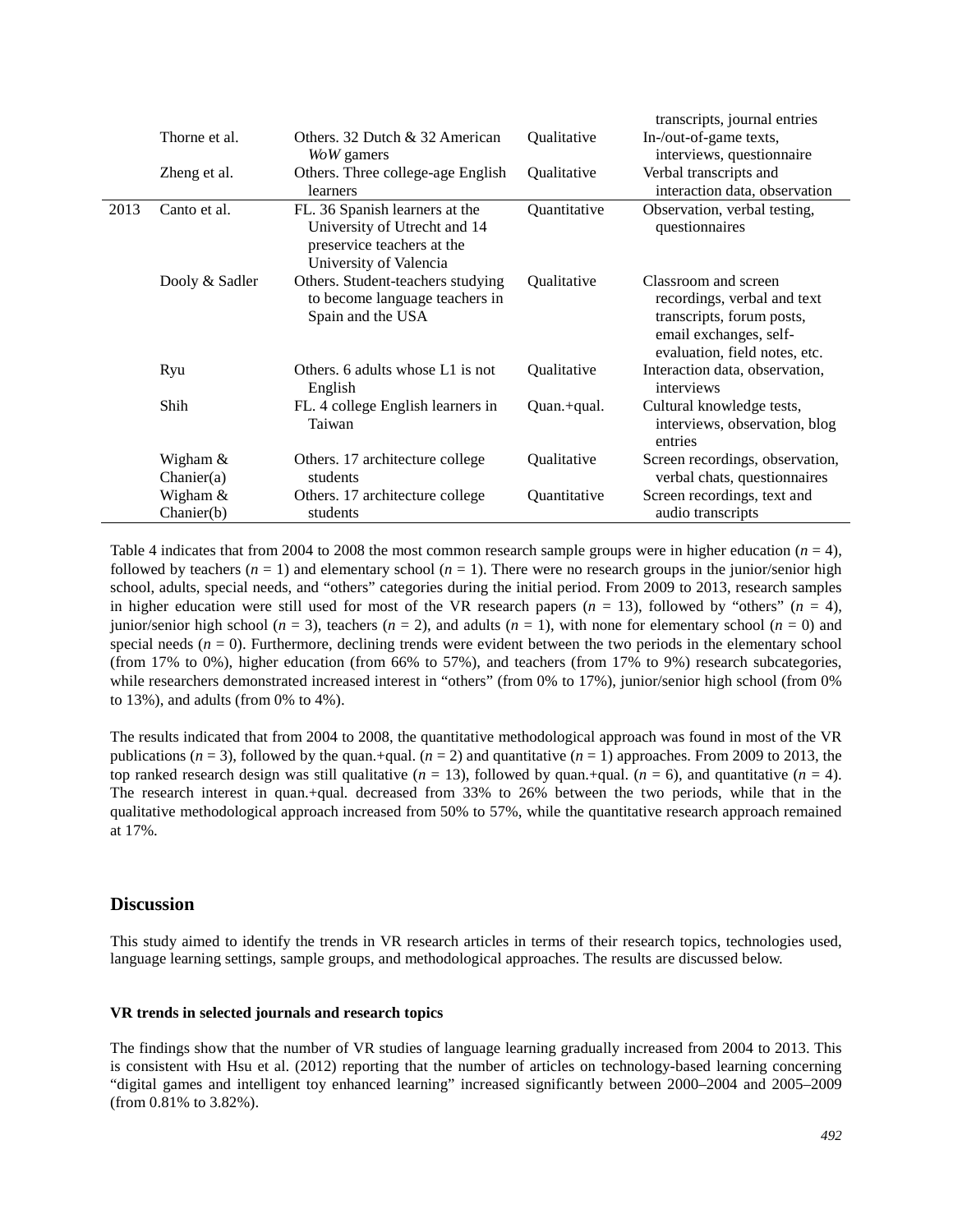The content analysis revealed that the most common research topic from 2004 to 2013 was learner differences interactive communication*.* Previous VR research has investigated the role of metalinguistic awareness (O'Rourke, 2005), the kind of interaction management strategies employed by learners (Peterson, 2006), and the factors influencing the use of these strategies in VLEs (Peterson, 2009). Based on this valuable groundwork, some follow-up studies have suggested that 3D VLEs affect learner behaviors in terms of linguistic complexity, accuracy, and correct feedback (e.g., Thorne et al., 2012; Wigham & Chanier, 2013b). As more 3D technologies were developed, the use of nonverbal communication (e.g., the modalities of proxemics, kinesics, and avatar appearance) has been highlighted to overcome verbal miscommunication in virtual worlds (Wigham & Chanier, 2013a). It is expected that future research will focus on examining the effectiveness of learner interactive communication in different VR contexts.

Additionally, learner behaviors, affections, and beliefs have also received considerable attention between the two 5 year periods. The related studies have consistently found that VLEs increase learner autonomy and self-efficacy, reduce learning anxiety, and foster creativity. VR presents a realistic virtual space and visible "classmates" who assist students in gaining a sense of participation and building emotional bonds (positive or negative) with their collaborative partners (e.g., Collentine, 2011; Deutschmann et al., 2009; Peterson, 2012b). In contrast, negative perspectives have also been reported, mostly associated with the use of specific VR tools that had user-side and server-side issues. Overall, a growing trend of individual differences and preferences regarding social identities and metacognition in virtual worlds should be expected as more learner control functions become available with the use of these latest advanced technologies (Hsu et al., 2012).

The topics in the learning task—TBI category received particular attention from VR researchers between the two periods. TBI is characterized by activities that are generally theme venues and emphasize engaging learners in meaningful, goal-directed communication to collaboratively solve problems and complete assigned tasks. Several studies found that conducting TBI in VLEs, which involves authenticity and collaborative elements, has a direct impact on learner participation, engagement, and the amount of negotiation (e.g., Peterson, 2012a). Since TBI has a wide range of theoretical groundings (e.g., interactionist theory, sociocultural theories, and experiential learning theory), more research into integrating TBI in VR is expected.

#### **The use of VR tools in CALL**

Open social virtualities was found to be the most popular research VR tool, with a consistently high level of interest across the selected studies. Earlier VR research focused more on MOO and *AW*, whereas studies performed between 2009 and 2013 switched to the use of *SL.* This finding suggests that text-based 2D VLEs are no longer able to satisfy the needs of practitioners. Rather, 3D VR tools with the features of multiple communication channels and high visual appeal are better suited to creating tasks with greater degrees of interaction and collaboration, and thus can provide multiple modalities for input, output, and feedback. As a consequence of being widely investigated in the CALL field, we suggest that *SL* provides more useful features for language learning than do other open social virtualities (Warburton, 2009). Additionally, the *ReCALL* special issue in 2012 prompted a sudden increase in the use of MMOG platforms, although this was followed by only one study in 2013; this implies that we are still in the exploration stage of MMOG technology in the CALL field. Future trends should be tracked to see how MMOGs can be used for language education in the future.

Notwithstanding the positive research results mentioned above, several negative attitudes and both user-side and server-side problems were mentioned throughout most of the studies. In terms of user-related issues, novice *SL* users seem to consistently report negative experiences associated with significant investments of time and energy, complicated in-world interfaces, and difficulty in writing scripts and modeling behaviors. Server-side issues included downtime, frequent updates, lag, and large monetary investments (if wishing to be more than a mere spectator) and hardware requirements (e.g., good graphic cards and a high-speed Internet connection) (e.g., Ho et al., 2009; Peterson, 2011). Fortunately, some VR software companies have been collaborating with other companies that operate in different fields of arts and sciences (e.g., topography and physics) in the development of 3D VLEs in order to make them more user-friendly. Also, the suppliers of VR platforms such as *SL* have offered cost discounts for educational and nonprofit institutions. User-related issues could also be solved through long-term training by joining education-focused online communities, such as the *EUROCALL/CALICO Joint Virtual Worlds Special Interest Group* (http://www.eurocall-languages.org/sigs/vw) and the *Virtual Worlds Education Roundtable*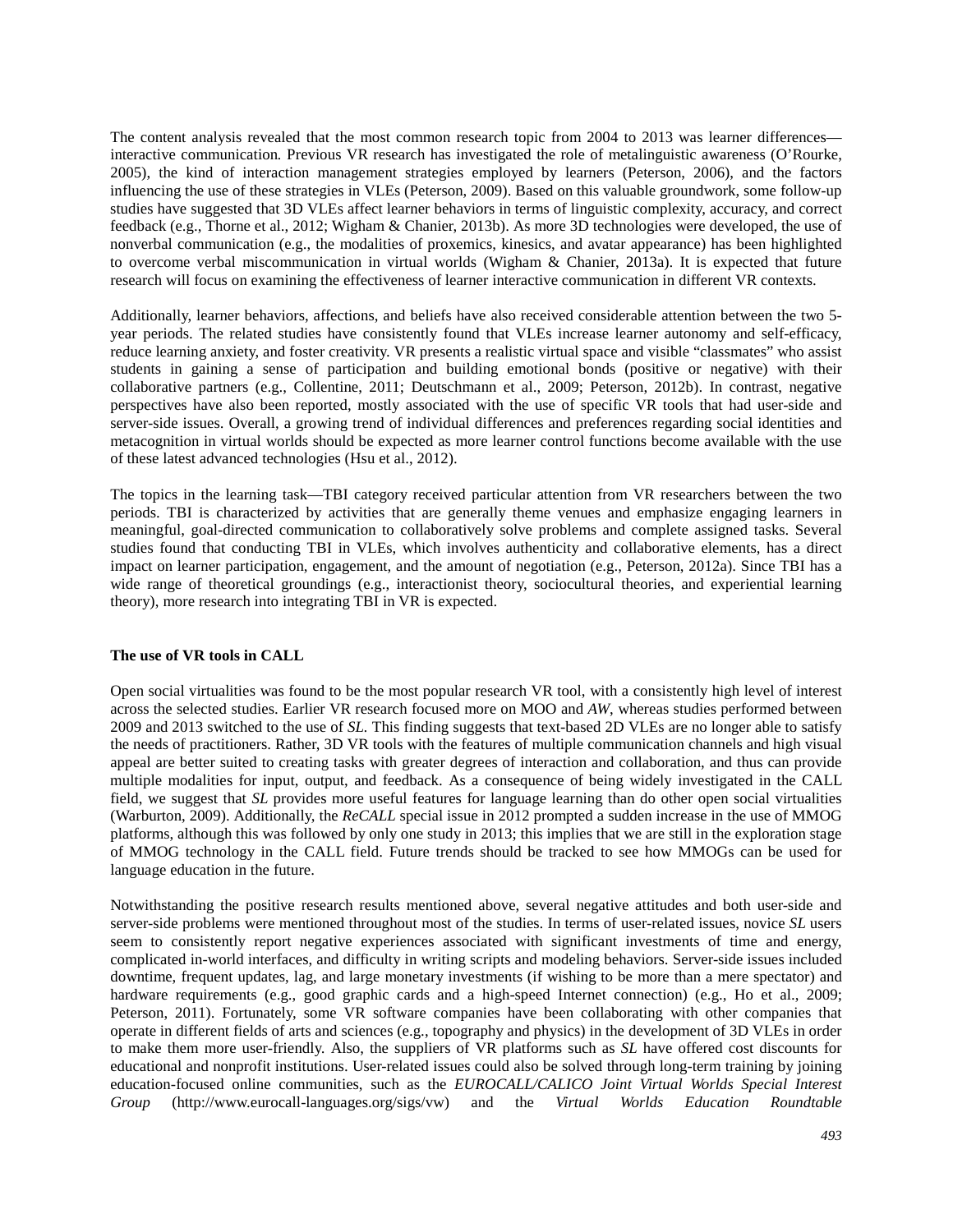(http://www.vwer.org/). However, these associations are more focused on teachers than on learners. As Hauck and Youngs (2008) claimed, there is a high degree of risk in assuming that students will automatically be familiar with the affordances provided by an online environment. Several studies have claimed that it is essential to provide students with well-organized prestudy technical training to ensure that in-world learning will be effective.

#### **The trends of VR in language learning settings, sample groups, and research designs**

The FL setting was found to be the most common in the VR publications analyzed. This is not surprising, given that FL learners often do not have ready access to a suitable environment in which to practice and use the target language. VLEs can overcome this difficulty by providing an immersive and authentic environment to socially interact with native speakers. The data also showed that the "others" category was the second most common research language learning setting, appearing in four out of six articles published in 2013. This implies that language learning environments are becoming more diverse. The learning settings available in cyberspace cannot be divided into traditional ones, such as FL, L2, or L1; rather, a virtual environment can be a combination of all other environments, in which users are not constrained to their physical locations—they can mingle together without physical frontiers.

It is noteworthy that two of the earlier studies investigated whether the use of the MOO medium and tandem exchange—based on mutual language exchange between partners who are native speakers of the target languages affect on the negotiation of meaning (O'Rourke, 2005), and whether the implementation of MOO improves the balance in bilingualism (Schwienhorst & Borgia, 2006). Surprisingly, this language learning format has not received much attention in recent years, even though the combination of VLEs with tandem courses would make it easy to create language partnerships across countries.

The current study also found that higher education was the sample group utilized most in VR publications, with sample groups in elementary and junior/senior high schools being explored less frequently over the last 10 years. Several factors could explain this research trend. First, this result reflects Rankin, Gold, and Gooch (2006) finding that lower-level language learners experience difficulties dealing with multiple competencies required by the 3D VLEs and can experience cognitive overload. Second, some VLEs have age restrictions, such as 16+ years for *SL* and 13+ years for *WoW*. Most VR platforms are commercial products, and the instructors have little control over who interacts with students outside class times and what locations they visit in a virtual world. Safety therefore remains a concern, especially in K-12 education settings. To avoid these problems, *SL* has divided its regions into general, moderate, and adult regions to avoid adult content being available to users younger than 18 years. Additionally, some software programs have been developed for use by people of all ages by carefully incorporating pedagogy into the immersive spaces (e.g., *AW Educational Universe* and *Croquelandia*).

Finally, the findings reveal that the qualitative methodological approach was dominant in the VR studies, and that nearly one-third of the articles used quan.+qual. techniques. This is a reflection of the complexities involved and the multiple sources of the problems addressed in these studies. Regarding the instrumentation used for data collection, the relevant studies performed over the past 5 years have overcome earlier research deficiencies, such as solely utilizing text chats or transcribed audio tapes, which had resulted in a lack of nonlinguistic and paralinguistic information (O'Rourke, 2005). As presented in Table 4, more recent studies have employed screen recordings or embedded user-tracking systems with triangulated data collection to strengthen their credibility (e.g., Collentine, 2011; Wigham & Chanier, 2013a). Spector et al. (2014) reported that it has become common to employ qualitative or quan.+qual. methods with triangulation techniques to investigate and explain complicated issues encountered in the field of education technology research. Regarding the procedure of data collection, recent attention has emphasized at-home tasks (Liou, 2012) and the beyond-game culture (Ryu, 2013) for language learning in virtual worlds, rather than multichannel in-class data collection. This is consistent with Peterson (2012b) predicting that there will be an increase in the number of education studies focusing on informal outside-class language learning rather than on formal in-class language learning. This situation has resulted in the recruitment of volunteers as research participants directly in VLEs becoming a new trend of data collection (see Ryu, 2013).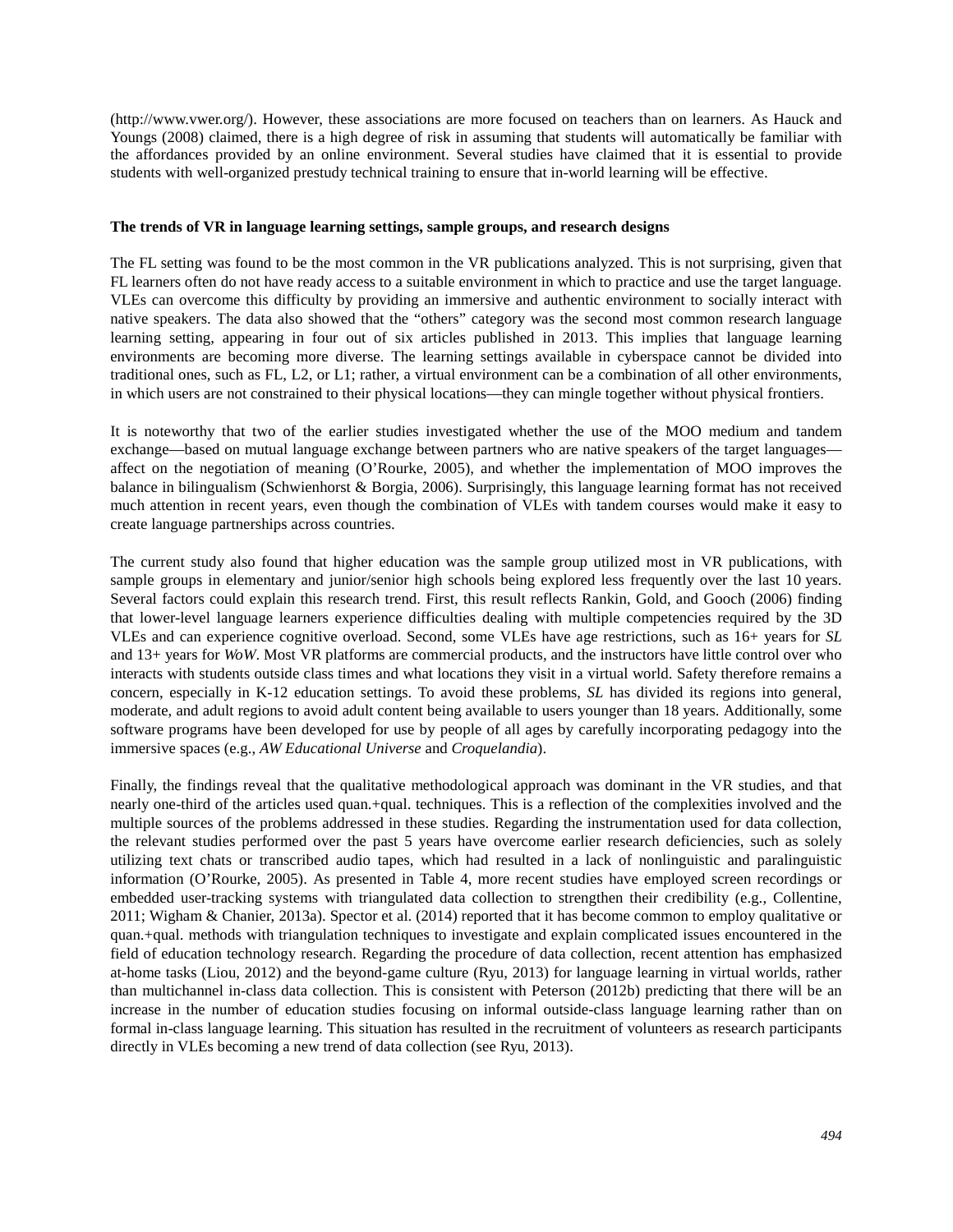# **Conclusion and future prospects**

This study investigated trends in VR research from 2004 to 2013 in the four top CALL journals. The research topics that have been widely investigated during this period (interactive communication; behaviors, affections, and beliefs; and TBI) are consistent with VR being advocated as a promising arena for language learners. The findings reveal that FL educators in higher education are now widely expected to deliver their language instruction with the aid of VR technologies. Regarding the methodologies, qualitative and quan.+qual. methods with triangulated data collection will continue to provide rigorous and in-depth analysis of language learning in VLEs. We believe more advanced and new methods of data collection, such as brain activity and eye tracker data, as well as informal language learning will evolve to more accurately capture in-world language activities.

However, the content analysis performed in this study revealed several areas in which considerable efforts are urgently needed. First, only a small proportion of the included articles examined teachers' perspectives and the awareness of task design. As Peterson (2011) pointed out, a most effective role of the teacher in VLEs has yet to be clarified. As a result, little is known from empirical research about how instructors' roles change in a VR classroom, teachers' decision-making on how to integrate pedagogical activities into VLEs by utilizing the strengths of VR, and how to motivate teachers to adopt and continue using VLEs when teaching (e.g., the method of teacher preparation). Second, regarding the less developed language learning settings and sample groups, studies of language for specific purposes and the tandem principle of bilingualism are worth exploring further. As mentioned above, the TBI approach in theme-based venues can facilitate bilingual language exchanges and language learning for specific purposes (e.g., tourism and medical applications). The positive results obtained when using VR are consistent with 3D VLEs having the advantage of multichannel communication, which can effectively reduce learning barriers (e.g., anxiety and inhibition) (Wehner et al., 2011). Thus, it was felt that virtual worlds have particular potential in assisting language learners with special needs. For example, students with autism may benefit from learning languages in virtual worlds since these students might respond better in a low-stress environment where they have more time to master tasks. We believe that the continuing explorations in the VR field will lead to the development of valuable new perspectives about and methods of language development.

Finally, this study did not consider relevant conference proceedings and other language and technology-related publications. Future research should expand the data sources, as well as consider other journals and other analysis techniques (e.g., citation analysis) so as to include more of the available literature.

# **Acknowledgements**

Funding for this research work is provided by the Ministry of Science and Technology, Taiwan, under Grant Nos. NSC 101-2511-S-003-031-MY3, MOST 104-2911-I-003-301, and MOST 103-2628-S-003-002-MY3. This research is also partially supported by the Aim for the Top University Project and Center of Learning Technology for Chinese of NTNU, sponsored by the Ministry of Education, Taiwan, and the International Research-Intensive Center of Excellence Program of NTNU.

# **References**

Canto, S., Jauregi, K., & Bergh, H. (2013). Integrating cross-cultural interaction through video-communication and virtual worlds in foreign language teaching programs: Is there an added value?. *ReCALL, 25*(1), 105-121.

Collentine, K. (2011). Learner autonomy in a task-based 3D world and production. *Language Learning & Technology, 15*(3), 50- 67.

Cornillie, F., Clarebout, G., & Desmet, P. (2012). Between learning and playing? Exploring learners' perceptions of corrective feedback in an immersive game for English pragmatics. *ReCALL, 24*(3), 257-278.

Deutschmann, M., Panichi, L., & Molka-Danielsen, J. (2009). Designing oral participation in Second Life: A comparative study of two language proficiency courses. *ReCALL, 21*(2), 206-226.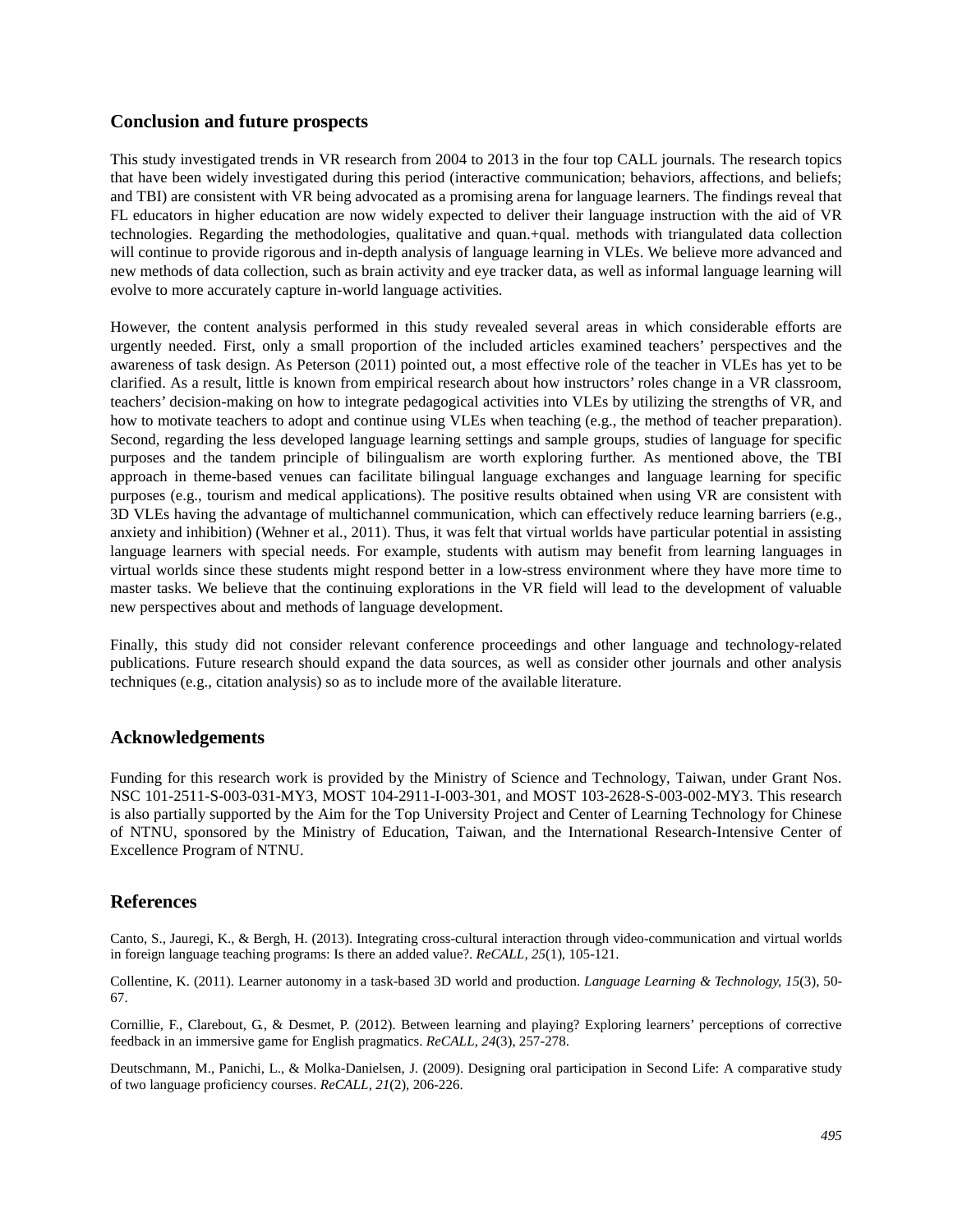Dooly, M., & Sadler, R. (2013). Filling in the gaps: Linking theory and practice through telecollaboration in teacher education. *ReCALL, 25*(1), 4-29.

Hansson, T. (2005). English as a second language on a virtual platform: Tradition and innovation in a new medium. *Computer Assisted Language Learning, 18(1),* 63-79.

Hauck, M., & Youngs, B. L. (2008). Telecollaboration in multimodal environments: The impact on task design and learner interaction. *Computer Assisted Language Learning, 21*(2), 87-124.

Ho, C. M. L., Rappa, N. A., & Chee, Y. S. (2009). Designing and implementing virtual enactive role-play and structured argumentation: Promises and pitfalls. *Computer Assisted Language Learning, 22*(5), 381-408.

Hsu, Y. C., Ho, H. N. J., Tsai, C. C., Hwang, G. J., Chu, H. C., Wang, C. Y., & Chen, N. S. (2012). Research trends in technologybased learning from 2000 to 2009: A Content analysis of publications in selected journals. *Educational Technology & Society, 15*(2), 354-370.

Jauregi, K., Canto, S., de Graaff, R., Koenraad, T., & Moonen, M. (2011). Verbal interaction in Second Life: Towards a pedagogic framework for task design. *Computer Assisted Language Learning, 24*(1), 77-101.

Lee, J. (1999). Effectiveness of computer-based instructional simulation: A Meta-analysis. *International Journal of Instructional Media, 26*(1), 71-85.

Liang, M. Y. (2012). Foreign ludicity in online role-playing games. *Computer Assisted Language Learning, 25*(5), 455-473.

Liao, Y. K., & Chen, Y. W. (2007). The Effect of computer simulation instruction on student learning: A Meta-analysis of studies in Taiwan. *Journal of Information Technology and Applications, 2*(2), 69-79.

Liou, H. C. (2012). The Roles of Second Life in a college computer-assisted language learning (CALL) course in Taiwan, ROC. *Computer Assisted Language Learning, 25*(4), 365-382.

O'Brien, M. G., Levy, R., & Orich, A. (2009). Virtual immersion: The Role of CAVE and PC technology. *CALICO Journal, 26*(2), 337-362.

O'Rourke, B. (2005). Form-focused interaction in online tandem learning. *CALICO Journal, 22*(3), 433-466.

Peterson, M. (2006). Learner interaction management in an avatar and chat-based virtual world. *Computer Assisted Language Learning, 19*(1), 79-103.

Peterson, M. (2009). Learner interaction in synchronous CMC: A sociocultural perspective. *Computer Assisted Language Learning, 22*(4), 303-321.

Peterson, M. (2010). Learner participation patterns and strategy use in Second Life: An Exploratory case study. *ReCALL, 22*(3), 273-292.

Peterson, M. (2011). Towards a research agenda for the use of three-dimensional virtual worlds in language learning. *CALICO Journal, 29*(1), 67-80.

Peterson, M. (2012a). EFL learner collaborative interaction in Second Life. *ReCALL, 24*(1), 20-39.

Peterson, M. (2012b). Learner interaction in a massively multiplayer online role playing game (MMORPG): A Sociocultural discourse analysis. *ReCALL, 24*(3), 361-380.

Rama, P. S., Black, R. W., van Es, E. & Warshauer, M. (2012). Affordance for second language learning in World of Warcraft. *ReCALL, 24*(3), 322-338.

Ranalli, J. (2008). Learning English with the Sims: Exploiting authentic computer simulation games for L2 learning. *Computer Assisted Language Learning, 21*(5), 441-455.

Rankin, Y., Gold, R., & Gooch, B. (2006). 3D role-playing games as language learning tools. In E. Gröller & L. Szirmay-Kalos (Eds.), *Proceedings of Eurographics, 25*(3), 211-225.

Rilling, S., Dahlman, A., Dodson, S., Boyles, C., & Pazvant, O. (2005). Connecting CALL theory and practice in preservice teacher education and beyond: Process and products. *CALICO Journal, 22*(2), 213-235.

Ryu, D. (2013). Play to learn, learn to play: Language learning through gaming culture. *ReCALL, 25*(2), 286-301.

Schwienhorst, K. (2002). The State of VR: A Meta-analysis of virtual reality tools in second language acquisition. *Computer Assisted Language Learning, 15*(3), 221-239.